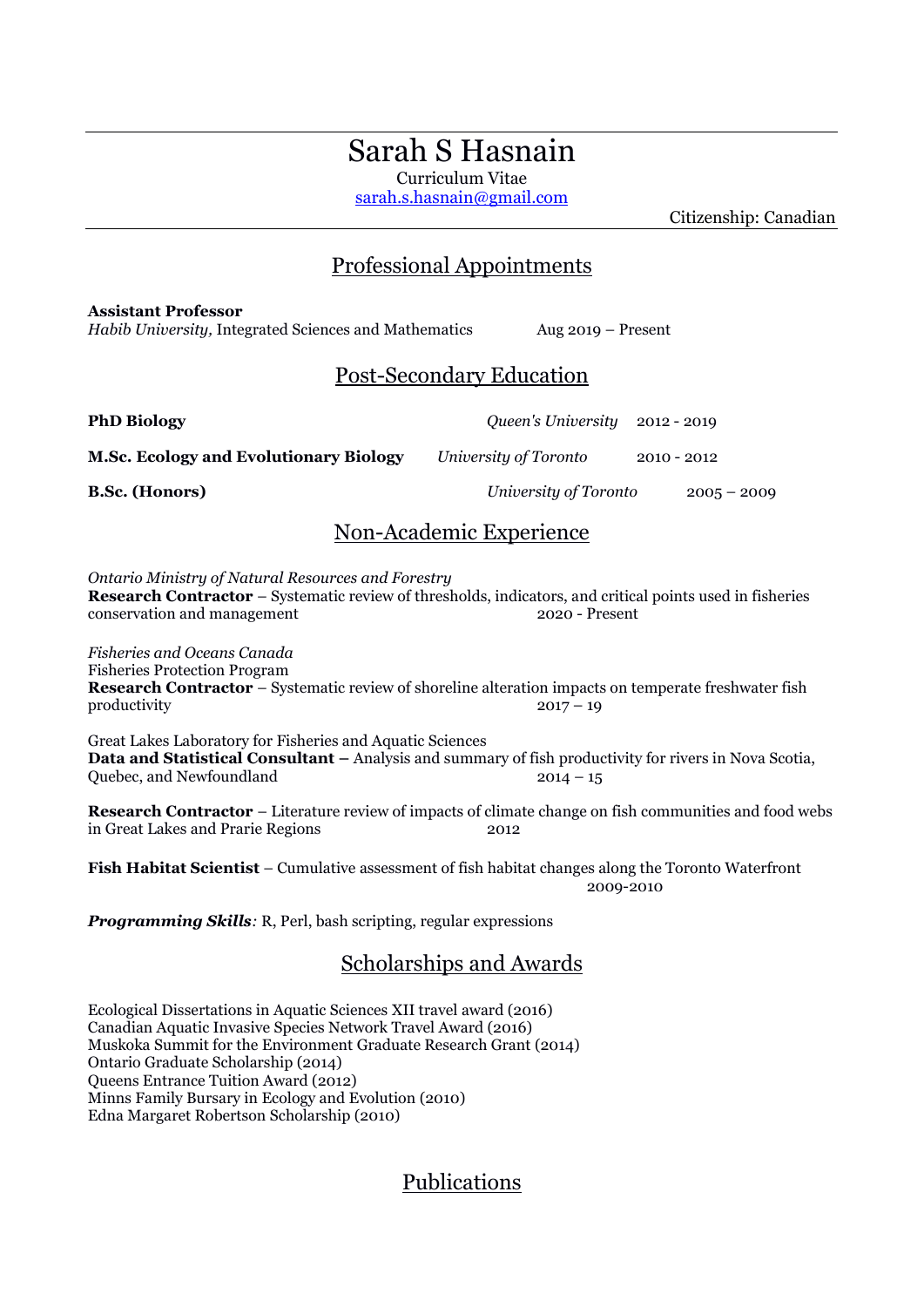**Hasnain, S.S.** and Arnott S.E. (2019) Water clarity influences anti-predator behaviour of native prey (*Daphnia*) to an invasive predator, (*Bythotrephes longimanus*). Hydrobiologia 838:139-151.

Sinclair, J.S., Lockwood, J.L., **Hasnain, S.S.,** Cassey, P. and Arnott, S.E. (2019) A framework for predicting which individuals and species are introduced as non-natives. Biological Invasions: 1-15.

**Hasnain, S.S.**, Escobar, M.D. and Shuter, B.J. (2018). Estimating thermal response metrics for North American freshwater fish using Bayesian Phylogenetic Regression. Canadian Journal of Fisheries and Aquatic Sciences, 75:1878-1885.

Abdel-Fattah, S., and **Hasnain, S.\*** (2017). Systematic Review of Shoreline Works Activities and their Impacts on Fish Productivity: Guidelines for Literature Review. Environmental Evidence, 6 (31): DOI 10.1186/s13750-017-0110-2.

Guy-Haim, T., Alexander, H., Bell, T.W., Brier, R.L., Bortolotti, L., Briseño-Avena, C., Dong, X., Flanagan, A.M,; Grosse, J., Grossmann, L., **Hasnain, S.**, Hovel, R., Johnston, C.A., Miller, D.R., Muscarella, M., Noto, A., Reisinger, A.J., Smith, H.J., Stamieszkin, K. (2017). How do experimental characteristics of aquatic mesocosms change the direction and magnitude of effect sizes in climate change research? A systematic review protocol. Environmental Evidence 6 (6): DOI 10.1186/s13750-017-0084-0.

**Hasnain, S.S.,** Shuter B.J. and Minns, C K. (2013) Phylogeny influences thermal response in North American freshwater fish. Canadian Journal of Fisheries and Aquatic Sciences 70: 964-972.

\* denotes equal authorship

*Invited Sessions*

## Technical reports

**Hasnain, S.S.** (2016) Impacts of Climate Change on Fish Communities and Food Webs of Great Lakes, St. Lawrence River and Saskatchewan-Nelson River watersheds. In Eds. Abdel-Fattah, S. Impacts of climate change on fish species and aquatic ecosystems in the Great Lakes and Prairie regions of Canada: a compilation of reports. Canadian Manuscript Report on Fisheries and Aquatic Sciences 3108: v + 95 p.

**Hasnain, S.S.**, Minns, C.K. and Shuter, B.J. (2010) Climate Change Research Report CCRR-17: Key ecological temperature metrics for Canadian freshwater fishes. Sarnia ON: Applied Research and Development Branch, Ontario Ministry of Natural Resources.

### Presentations

| 2019 | Panel discussion, Anthropocene chaos and search for an ordering framework,   |           |  |
|------|------------------------------------------------------------------------------|-----------|--|
|      | Karachi, Pakistan                                                            |           |  |
|      | <b>Contributed Papers</b>                                                    |           |  |
| 2020 | Festival of Ecology, British Ecological Society Annual Meeting (Online)      |           |  |
| 2016 | Ecological Dissertations in Aquatic Sciences XII, Honolulu, Hawaii           |           |  |
| 2016 | Marine and Freshwater Invasive Species Conference, Buenos Aires,             |           |  |
|      | Argentina                                                                    |           |  |
| 2016 | Annual Meeting of the International Society for Bayesian Analysis, Sardinia, | Italy     |  |
| 2015 | Annual meeting of the Canadian Aquatic Invasive Species Network, Windsor,    | <b>ON</b> |  |
| 2015 | Society for Canadian Limnologists, Ottawa ON                                 |           |  |
| 2014 | Annual meeting of the Canadian Aquatic Invasive Species Network, Halifax, NS |           |  |
| 2013 | Annual meeting of the Canadian Aquatic Invasive Species Network, Kananaskis, |           |  |
|      | AВ                                                                           |           |  |
| 2012 | Joint Meeting - Canadian Conference for Fisheries Research and Society of    |           |  |
|      | Canadian Limnologists, Windsor, ON                                           |           |  |
| 2012 | Annual meeting of the American Fisheries Society, St. Paul's, MN             |           |  |
| 2011 | Annual meeting of the American Fisheries Society, Seattle, WS                |           |  |
| 2012 | Joint Meeting - Canadian Conference for Fisheries Research and Society of    |           |  |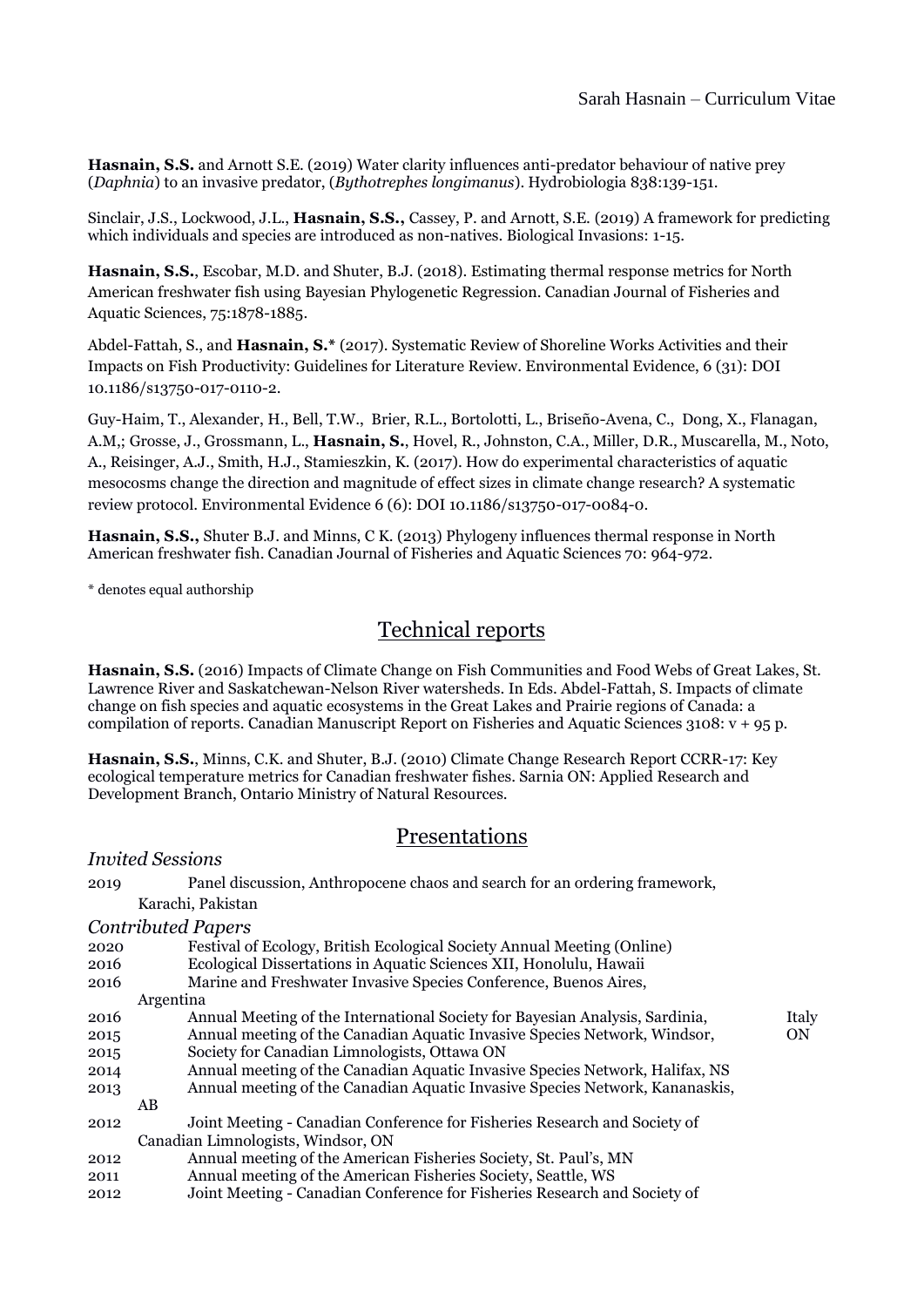Canadian Limnologists, Toronto, ON

2010 International Conference on Great Lakes Research, Toronto, ON

### Teaching Experience

#### *Habib University – Instructor*

| 2019 - Present Introduction to Ecology and Evolutionary Biology |                                             |  |  |  |  |  |
|-----------------------------------------------------------------|---------------------------------------------|--|--|--|--|--|
| $2020 -$ Present                                                | Scientific Methods                          |  |  |  |  |  |
| 2021                                                            | Biodiversity in the City                    |  |  |  |  |  |
| 2020                                                            | <b>Introduction to Practical Statistics</b> |  |  |  |  |  |
| 2019                                                            | Introduction to Sustainability              |  |  |  |  |  |
|                                                                 |                                             |  |  |  |  |  |

| Queen's University - Teaching Assistant |                                                         |  |  |  |  |
|-----------------------------------------|---------------------------------------------------------|--|--|--|--|
| 2016                                    | Biostatistics Instructor - Queen's University Math Camp |  |  |  |  |
| 2016                                    | History and Philosophy of Science                       |  |  |  |  |
| 2015                                    | <b>Advanced Statistics</b>                              |  |  |  |  |
| 2014-2016                               | Introduction to Statistics                              |  |  |  |  |
| 2014                                    | <b>Community and Ecosystem Ecology</b>                  |  |  |  |  |
| 2013                                    | Biodiversity of Life I                                  |  |  |  |  |
| 2012                                    | Biodiversity of Life II                                 |  |  |  |  |
|                                         |                                                         |  |  |  |  |

| University of Toronto – Teaching Assistant |                                                |  |  |  |
|--------------------------------------------|------------------------------------------------|--|--|--|
| 2012                                       | From Genomes to Ecosystems in a Changing World |  |  |  |
| 2011                                       | <b>Community Ecology</b>                       |  |  |  |
| 2011                                       | Molecular and Cell Biology                     |  |  |  |
| 2010                                       | Adaptations and Biodiversity                   |  |  |  |

## Supervision of students

| Undergraduate Students                                |                      |
|-------------------------------------------------------|----------------------|
| <b>Habib University</b>                               |                      |
| Owais bin Asad (Volunteer)                            | Mar $2020 -$ Present |
| Maheen Anees (Volunteer)                              | Mar $2020$ – Present |
| Maaheen Ahmed Chandna (Volunteer)                     | Mar 2020 - Present   |
| Atif Mehmood (Volunteer)                              | Mar $2020$ – Present |
| Sara Mahmood (Volunteer)                              | Mar $2020$ – Present |
| Binish Fatima Basathia (Volunteer)                    | Mar $2020 -$ Present |
| Mehdi Raza Khorasani (Volunteer)                      | Mar $2020$ – Present |
| Syed Hasan Faaz Abidi (Volunteer)                     | Mar $2020$ – Present |
| Saman Gaziani (Volunteer)                             | Mar $2020 -$ Present |
| Kabir Kumar (Volunteer)                               | Mar $2020 -$ Present |
| Anisa Aisha Ahmed (volunteer)                         | Mar $2020 -$ Present |
| Shazwin Syed Ali (volunteer)                          | Mar $2020 -$ Present |
| Amna Shoaib (Volunteer)                               | Mar $2020 -$ Present |
| Durresakina Somji (Volunteer)                         | Sep 2020 – Present   |
| Aamena Shafi (Volunteer)                              | $Sep 2020 - Present$ |
| Mudasir Hanif Sheikh (Undergraduate Research Project) | Oct 2019- Mar 2020   |
| Rizwan Niaz Khajar (Undergraduate Research Project)   | Oct 2019 - Mar 2020  |
| Rayyan ul Haq (Undergraduate Research Project)        | Oct 2019 - Mar 2020  |

#### *Queen's University*

Victoria Guba (Summer Work Experience Program) Oct 2015 Erin Kelly (Summer Work Experience Program) Sept 2015 Sarah Lamb (Summer Work Experience Program) May – August 2014 Lauren Grubb (Lab volunteer) Mar – May 2014 Amelia Corrigan (Undergraduate thesis student) Sept 2013-May 2014 Megan Snetsinger (Undergraduate thesis student) Sept 2013-May 2014 Phillip Anderson (Summer Work Experience Program) May-August 2013